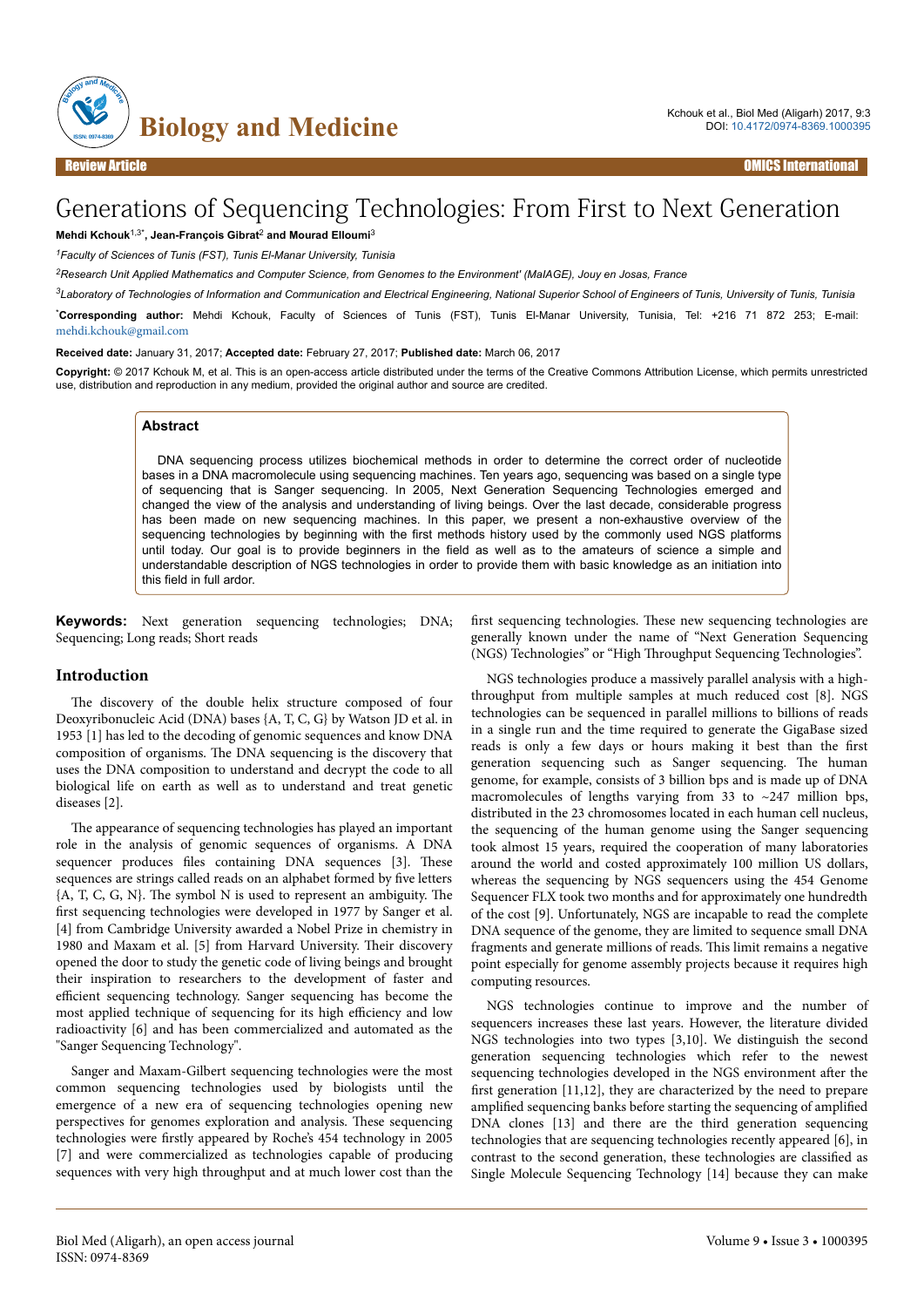# Page 2 of 8

sequencing a single molecule without the necessity to create the amplification libraries and that are capable of generating longer reads at much lower costs and in a shorter time.

platform [10,11,13,15-23]. In the following, we present a brief review of the three existing generations of sequencing technologies (the first, second and third). We focus on sequencing methods and platforms characterizing each generation of sequencing (Table 1).

Several previous reports and studies presented the sequencing technologies and detailed chemical mechanisms of each sequencing

| <b>Platform</b>          | Instrument             | Reads per run   | Avg Read<br>length (pb) | <b>Read Type</b> | <b>Error Type</b> | Error<br>Rate (%) | Data<br>Generated<br>per run (Gb) | Year |
|--------------------------|------------------------|-----------------|-------------------------|------------------|-------------------|-------------------|-----------------------------------|------|
| <b>First Generation</b>  |                        |                 |                         |                  |                   |                   |                                   |      |
| <b>ABI Sanger</b>        | 3730xl                 | 96              | $400 - 900*$            | <b>SE</b>        | <b>NA</b>         | 0.3               | 0.00069 to 0.0021                 | 2002 |
| <b>Second Generation</b> |                        |                 |                         |                  |                   |                   |                                   |      |
| 454                      | GS20                   | 200             | 100                     | SE, PE           | indel             | $\mathbf{1}$      | 0.02                              | 2005 |
| 454                      | <b>GS FLX</b>          | 400             | 250                     | SE, PE           | indel             | $\mathbf{1}$      | 0.1                               | 2007 |
| 454                      | <b>GS FLX Titanium</b> | 1 M             | 450                     | SE, PE           | indel             | $\mathbf{1}$      | 0.45                              | 2009 |
| 454                      | <b>GS FLX</b>          | 1 M             | 700                     | SE, PE           | indel             | $\mathbf{1}$      |                                   | 2011 |
|                          | Titanium+              |                 |                         |                  |                   |                   | 0.7                               |      |
| 454                      | <b>GS Junior</b>       | 100             | 400                     | SE, PE           | indel             | $\mathbf{1}$      | 0.04                              | 2010 |
| 454                      | GS Junior+             | 100             | 700                     | SE, PE           | indel             | $\mathbf{1}$      | 0.07                              | 2014 |
| Illumina                 | MiniSeq                | 25M (maximum)   | 150                     | SE, PE           | mismatch          | $\mathbf{1}$      | 7.5 (maximum)                     | 2013 |
| Illumina                 | MiSeq                  | 25M (maximum)   | 300                     | SE, PE           | mismatch          | 0.1               | 15 (maximum)                      | 2011 |
| Illumina                 | NextSeq                | 400M (maximum)  | 150                     | SE, PE           | mismatch          | $\mathbf{1}$      | 120 (maximum)                     | 2014 |
| Illumina                 | HiSeq                  | 5B (maximum)    | 150                     | SE, PE           | mismatch          | 0.1               | 1.5Tb (maximum)                   | 2012 |
| Illumina                 | HiSeq X                | 6B (maximum)    | 150                     | SE, PE           | mismatch          | 0.1               | 1.8Tb (maximum)                   | 2014 |
| SOLID                    | 5500 W                 | 3B              | 75                      | <b>SE</b>        | mismatch          | $-0.1$            | 160                               | 2011 |
| SOLiD                    | 5500xl W               | 6B              | 75                      | <b>SE</b>        | mismatch          | $-0.1$            | 320                               | 2013 |
| Ion Torrent              | PGM 314 chip v2        | 400.000-550.000 | 400                     | <b>SE</b>        | indel             | $\mathbf{1}$      | $0.06$ to 0.1                     | 2011 |
| Ion Torrent              | PGM 316 chip v2        | 2M - 3M         | 200                     | <b>SE</b>        | indel             | $\mathbf{1}$      | 0.6 to 1                          | 2011 |
| Ion Torrent              | PGM 318 chip v2        | 4M - 5.5M       | 400                     | <b>SE</b>        | indel             | $\mathbf{1}$      | $1.2$ to $2$                      | 2013 |
| Ion Torrent              | Ion Proton             | 60M - 80M       | 200                     | SE               | indel             | $\mathbf{1}$      | 10                                | 2012 |
| Ion Torrent              | Ion S5/S5XL 520        | 3M - 5M         | 400                     | <b>SE</b>        | indel             | $\mathbf{1}$      | $1.2$ to $2$                      | 2015 |
| Ion Torrent              | Ion S5/S5XL 530        | 15M-20M         | 400                     | <b>SE</b>        | indel             | $\mathbf{1}$      | 03 to 05                          | 2015 |
| Ion Torrent              | Ion S5/S5XL 540        | 60M - 80M       | 400                     | <b>SE</b>        | indel             | $\mathbf{1}$      | <b>NA</b>                         | 2015 |
| Third Generation         |                        |                 |                         |                  |                   |                   |                                   |      |
| PacBio                   | RS <sub>C1</sub>       | 432             | 1300                    | SE               | indel             | 15                | 0.54                              | 2011 |
| PacBio                   | RS C <sub>2</sub>      | 432             | 2500                    | SE               | indel             | 15                | $0.5$ to 1                        | 2012 |
| PacBio                   | RS C2 XL               | 432             | 4300                    | SE               | indel             | 15                | $0.5$ to 1                        | 2012 |
| PacBio                   | RS II C2 XL            | 564             | 4600                    | SE               | indel             | 15                | $0.5$ to 1                        | 2013 |
| PacBio                   | RS II P5 C3            | 528             | 8500                    | SE               | indel             | 13                | $0.5$ to 1                        | 2014 |
| PacBio                   | <b>RS II P6 C4</b>     | 660             | 13500                   | SE               | indel             | 12                | $0.5$ to 1                        | 2014 |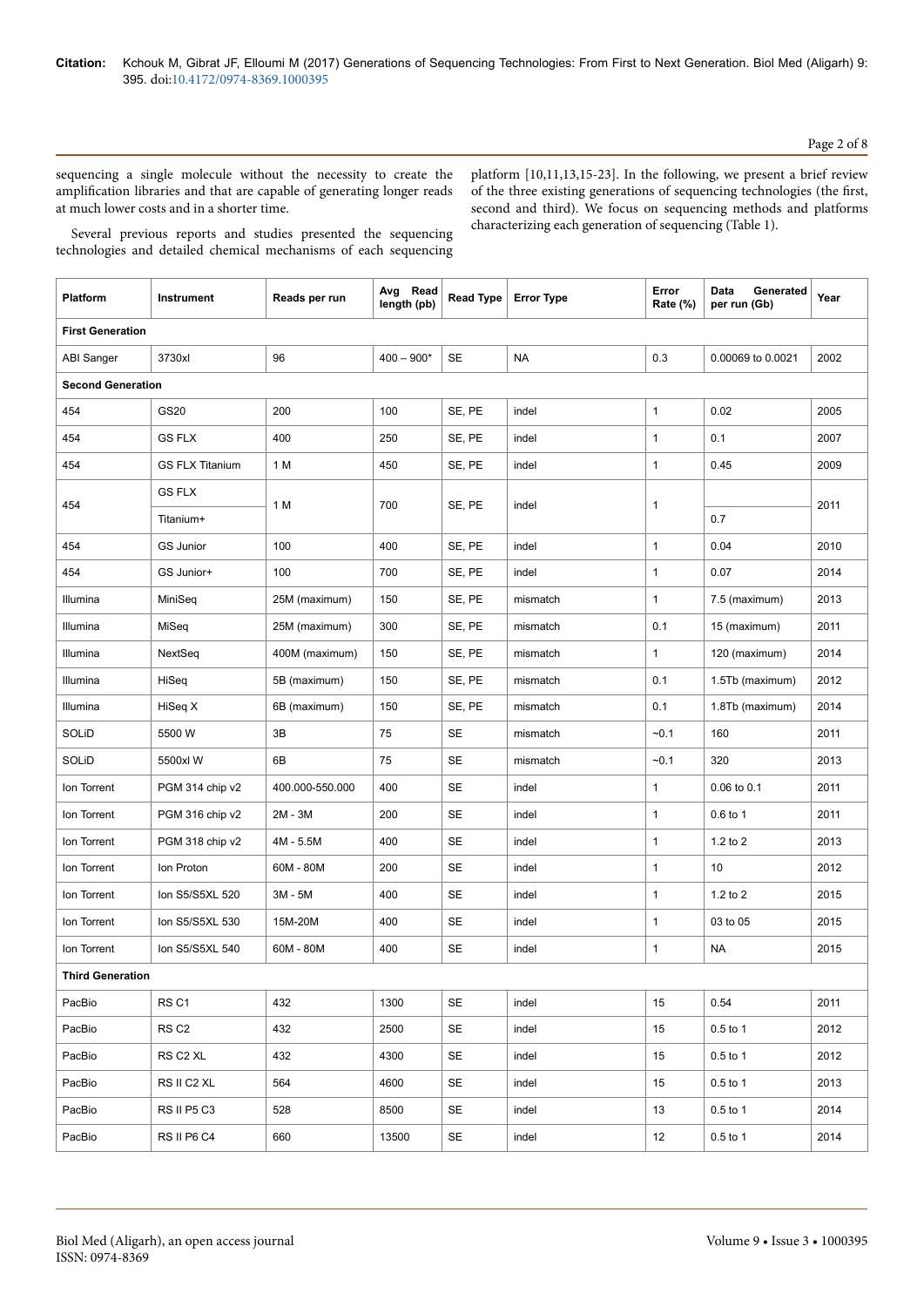| Page 3 of 8 |  |  |  |
|-------------|--|--|--|
|-------------|--|--|--|

| PacBio                                                                                                                            | Sequel     | 350       | 10000 | <b>SE</b> | <b>NA</b>      | <b>NA</b> |            | 2016 |
|-----------------------------------------------------------------------------------------------------------------------------------|------------|-----------|-------|-----------|----------------|-----------|------------|------|
| Oxford Nanopore                                                                                                                   | MinION Mk  | 100       | 9545  | 1D.2D     | indel/mismatch | 12        | 1.5        | 2015 |
| Oxford Nanopore                                                                                                                   | PromethION | <b>NA</b> | 9846  | 1D.2D     | <b>NA</b>      | <b>NA</b> | 2Th to 4Th | 2016 |
| *depending on run module; NA: Not available; SE: Single End; PE: Paired End; M: Million; B: Billion; Gb: Gigabytes; Tb: Terabytes |            |           |       |           |                |           |            |      |

Table 1: Summary of NGS platforms and characteristics.

# **Нe First Generation of Sequencing**

Sanger and Maxam-Gilbert sequencing technologies were classified as the First Generation Sequencing Technology [10,16] who initiated the field of DNA sequencing with their publication in 1977.

# **Sanger sequencing**

Sanger Sequencing is known as the chain termination method or the dideoxynucleotide method or the sequencing by synthesis method. It consists in using one strand of the double stranded DNA as template to be sequenced. Нis sequencing is made using chemically modified nucleotides called dideoxy-nucleotides (dNTPs). Нese dNTPs are marked for each DNA bases by ddG, ddA, ddT, and ddC. Нe dideoxynucleotides are used dNTPs are used for elongation of nucleotide, once incorporated into the DNA strand they prevent the further elongation and the elongation is complete. Нen, we obtain DNA fragments ended by a dNTP with different sizes. The fragments are separated according to their size using gel slab where the resultant bands corresponding to DNA fragments can be visualized by an imaging system (X-ray or UV light) [24,25]. Figure 1 details the Sanger sequencing technology.

The first genomes sequenced by the Sanger sequencing are phiX174 genome with size of 5374 bp [26] and in 1980 the bacteriophage λ genome with length of 48501 bp [27]. After years of improvement, Applied Biosystems is the first company that has automated Sanger sequencing. Applied Biosystems has built in 1995 an automatic sequencing machine called ABI Prism 370 based on capillary electrophoresis allowing fast an accurate sequencing. Нe Sanger sequencing was used in several sequencing projects of different plant species such as Arabidopsis [28], rice [29] and soybean [30] and the most emblematic achievement of this sequencing technology is the decoding of the first human genome [31].

The sanger sequencing was widely used for three decades and even today for single or low-throughput DNA sequencing, however, it is difficult to further improve the speed of analysis that does not allow the sequencing of complex genomes such as the plant species genomes and the sequencing was still extremely expensive and time consuming.

# **Maxam-Gilbert sequencing**

Maxam-Gilbert is another sequencing belonging to the first generation of sequencing known as the chemical degradation method. Relies on the cleaving of nucleotides by chemicals and is most effective with small nucleotides polymers. Chemical treatment generates breaks at a small proportion of one or two of the four nucleotide bases in each of the four reactions (C, T+C, G, A+G). Нis reaction leads to a series of marked fragments that can be separated according to their size by electrophoresis [5,24].

The sequencing here is performed without DNA cloning. However, the development and improvement of the Sanger sequencing method favored the latter to the Maxam-Gilbert sequencing method, and it is also considered dangerous because it uses toxic and radioactive chemicals.



Figure 1: Sanger sequencing technology. (a) Нe sequencing reaction is performed by the presence of denatured DNA template, radioactively labeled primer, DNA polymerase, and dNTPs. Нe DNA polymerase is used to incorporate the dNTPs into the elongating DNA strand. Each of the four dNTPs is run in a separate reaction so the polymerization can randomly terminate at each base position. Нe end result of each reaction is a population of DNA fragments with different lengths, with the length of each fragment dependent on where the dNTPs is incorporated. (b) Illustrates the separation of these DNA fragments in a denaturing gel by electrophoresis. Нe radioactive labeling on the primer enables visualization of the fragments as bands on the gel. Нe bands on the gel represent the respective fragments shown to the right. Нe complement of the original template (read from bottom to top) is given on the left margin of the sequencing gel. (From P Moran, Overview of commonly used DNA techniques, in LK Park, P Moran, and RS Waples, eds., Application of DNA Technology to the Management of Pacific Salmon, 1994, 15–26, Department of Commerce, NOAA Technical Memorandum NMFS-NWFSC-17. © Paul Moran, NOAA's Northwest Fisheries Science Center. With permission).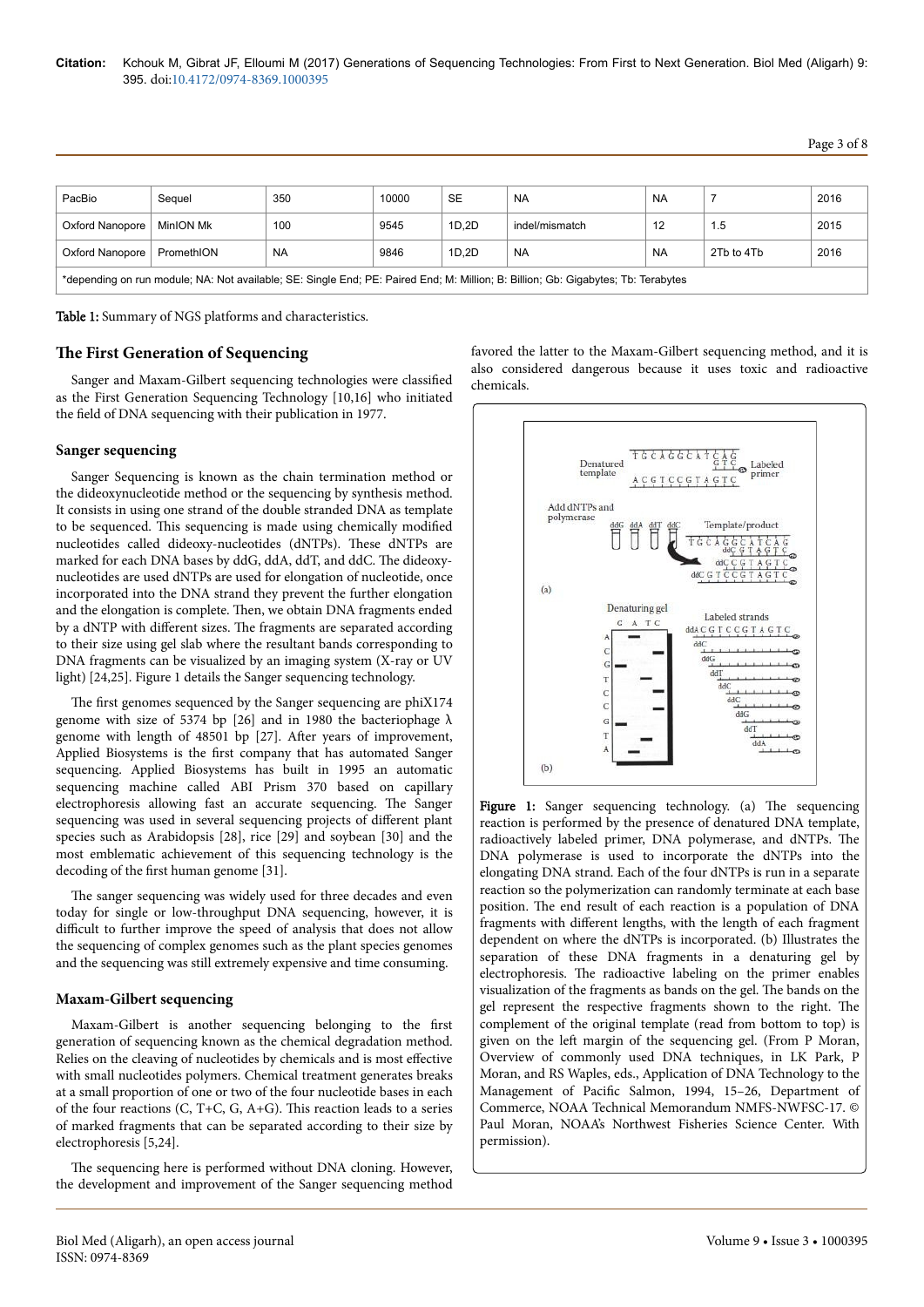# **Нe Second Generation of Sequencing**

The first generation of sequencing was dominant for three decades especially Sanger sequencing, however, the cost and time was a major stumbling block. In 2005 and in subsequent years, have marked the emergence of a new generation of sequencers to break the limitations of the first generation. Нe basic characteristics of second generation sequencing technology are: (1) Нe generation of many millions of short reads in parallel, (2) Нe speed up of sequencing the process compared to the first generation, (3) Нe low cost of sequencing and (4) Нe sequencing output is directly detected without the need for electrophoresis.

Short read sequencing approaches divided under two wide approaches: sequencing by ligation (SBL) and sequencing by synthesis (SBS), (more details for these sequencing categories are presented in [22,32]) and are mainly classified into three major sequencing platforms: Roche/454 launched in 2005, Illumina/Solexa in 2006 and in 2007 the ABI/SOLiD. We will briefly describe these commonly utilized sequencing platforms.

# **Roche/454 sequencing**

Roche/454 sequencing appeared on the market in 2005, using pyrosequencing technique which is based on the detection of pyrophosphate released after each nucleotide incorporation in the new synthetic DNA strand (http://www.454.com). Нe pyrosequencing technique is a sequencing-by-synthesis approach.

DNA samples are randomly fragmented and each fragment is attached to a bead whose surface carries primers that have oligonucleotides complementary to the DNA fragments so each bead is associated with a single fragment (Figure 2A). Нen, each bead is isolated and amplified using PCR emulsion which produces about one million copies of each DNA fragment on the surface of the bead (Figure 2B). Нe beads are then transferred to a plate containing many wells called picotiter plate (PTP) and the pyrosequencing technique is applied which consists in activating of a series of downstream reactions producing light at each incorporation of nucleotide. By detecting the light emission after each incorporation of nucleotide, the sequence of the DNA fragment is deduced (Figure 2C) [15]. Нe use of the picotiter plate allows hundreds of thousands of reactions occur in parallel, considerably increasing sequencing throughput [14]. Нe latest instrument launched by Roche/454 called GS FLX+ that generates reads with lengths of up to 1000 bp and can produce ~1Million reads per run (454.com GS FLX+Systems http//454.com/products/gs-flxsystem/index.asp). Other characteristics of Roche/454 instruments are listed in [16,25].

The Rche/454 is able to generate relatively long reads which are easier to map to a reference genome. Нe main errors detected of sequencing are insertions and deletions due to the presence of homopolymer regions [33,34]. Indeed, the identification of the size of homopolymers should be determined by the intensity of the light emitted by pyrosequencing. Signals with too high or too low intensity lead to under or overestimation of the number of nucleotides which causes errors of nucleotides identification.



#### **Ion torrent sequencing**

Life Technologies commercialized the Ion Torrent semiconductor sequencing technology in 2010 (https//www.thermofisher.com/us/en/ home/brands/ion-torrent.html). It is similar to 454 pyrosequencing technology but it does not use fluorescent labeled nucleotides like other second-generation technologies. It is based on the detection of the hydrogen ion released during the sequencing process [35].

6pecifically, Ion Torrent uses a chip that contains a set of micro wells and each has a bead with several identical fragments. Нe incorporation of each nucleotide with a fragment in the pearl, a hydrogen ion is released which change the pH of the solution. Нis change is detected by a sensor attached to the bottom of the micro well and converted into a voltage signal which is proportional to the number of nucleotides incorporated (Figure 3).

The Ion Torrent sequencers are capable of producing reads lengths of 200 bp, 400 bp and 600 bp with throughput that can reach 10 Gb for ion proton sequencer. Нe major advantages of this sequencing technology are focused on read lengths which are longer to other SGS sequencers and fast sequencing time between 2 and 8 hours. Нe major disadvantage is the difficulty of interpreting the homopolymer sequences (more than 6 bp) [21,36] which causes insertion and deletion (indel) error with a rate about  $\sim$ 1%.

Page 4 of 8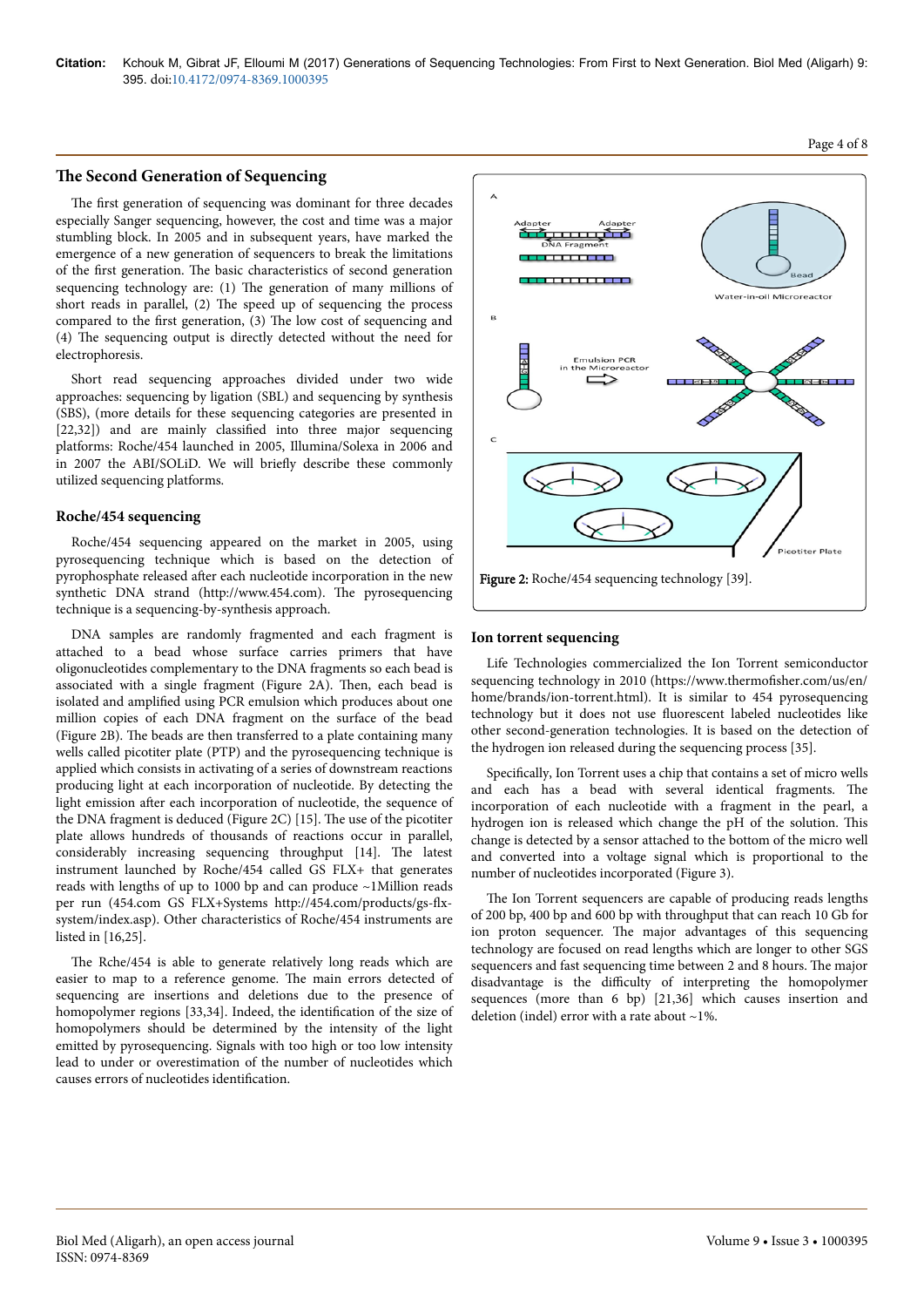



# **Illumina/Solexa sequencing**

The Solexa company has developed a new method of sequencing. Illumina company (http://www.illumina.com) purchased Solexa that started to commercialize the sequencer Ilumina/Solexa Genome Analyzer (GA) [3,37]. Illumina technology is sequencing by synthesis approach and is currently the most used technology in the NGS market.

The sequencing process is shown in Figure 4. During the first step, the DNA samples are randomly fragmented into sequences and adapters are ligated to both ends of each sequence. Нen, these adapters are fixed themselves to the respective complementary adapters, the latter are hooked on a slide with many variants of adapters (complementary) placed on a solid plate (Figure 4A). During the second step, each attached sequence to the solid plate is amplified by "PCR bridge amplification" that creates several identical copies of each sequence; a set of sequences made from the same original sequence is called a cluster. Each cluster contains approximately one million copies of the same original sequence (Figure 4B). Нe last step is to determine each nucleotide in the sequences, Illumina uses the sequencing by synthesis approach that employs reversible terminators [38] in which the four modified nucleotides, sequencing primers and DNA polymerases are added as a mix, and the primers are hybridized to the sequences. Нen, polymerases are used to extend the primers using the modified nucleotides. Each type of nucleotide is labeled with a fluorescent specific in order for each type to be unique. Нe nucleotides have an inactive 3'-hydroxyl group which ensures that only one nucleotide is incorporated. Clusters are excited by laser for emitting a light signal specific to each nucleotide, which will be detected by a coupled-charge device (CCD) camera and Computer programs will translate these signals into a nucleotide sequence (Figure 4C). Нe process continues with the elimination of the terminator with the fluorescent label and the starting of a new cycle with a new incorporation [21,39].

The first sequencers Illumina/Solexa GA has been able to produce very short reads ~35 bp and they had an advantage in that they could produce paired-end (PE) short reads, in which the sequence at both ends of each DNA cluster is recorded. Нe output data of the last Illumina sequencers is currently higher than 600 Gpb and lengths of short reads are about 125 bp. Details on Illumina sequencers [13].

One of the main drawbacks of the Illumina/Solexa platform is the high requirement for sample loading control because overloading can result in overlapping clusters and poor sequencing quality. Нe overall error rate of this sequencing technology is about 1%. Substitutions of

**ATTAIGICICIAL**  $GCHCCTC$ .<br>Flow Cel **Bridge Amplification** Figure 4: Illumina sequencing technology [39].

nucleotides are the most common type of errors in this technology [40], the main source of error is due to the bad identification of the incorporated nucleotide.

# **ABI/SOLiD sequencing**

Supported Oligonucleotide Ligation and Detection (SOLiD) is a sequencer Marketed by Life Technologies (http:// www.lifetechnologies.com). In 2007, Applied Biosystems (ABI) has acquired SOLiD and developed ABI/SOLID sequencing technology that adopts by ligation (SBL) approach [3].

The ABI/SOLiD process consists of multiple sequencing rounds. It starts by attaching adapters to the DNA fragments, fixed on beads and cloned by PCR emulsion. Нese beads are then placed on a glass slide and the 8-mer with a fluorescent label at the end are sequentially ligated to DNA fragments, and the color emitted by the label is recorded (Figure 5A). Нen, the output format is color space which is the encoded form of the nucleotide where four fluorescent colors are used to represent 16 possible combinations of two bases. Нe sequencer repeats this ligation cycle and each cycle the complementary strand is removed and a new sequencing cycle starts at the position n-1 of the template. Нe cycle is repeated until each base is sequenced twice (Figure 5B). Нe recovered data from the color space can be translated to letters of DNA bases and the sequence of the DNA fragment can be deduced [15].

ABI/SOLiD launched the first sequencer that produce short reads with length 35 bp and output of 3 Gb/run and continued to improve their sequencing which increased the length of reads to 75 bp with an output up to 30 Gb/run [22,23]. Нe strength of ABI/SOLiD platform is high accuracy because each base is read twice while the drawback is the relatively short reads and long run times. Нe errors of sequencing in this technology is due to noise during the ligation cycle which causes error identification of bases. Нe main type of error is substitution.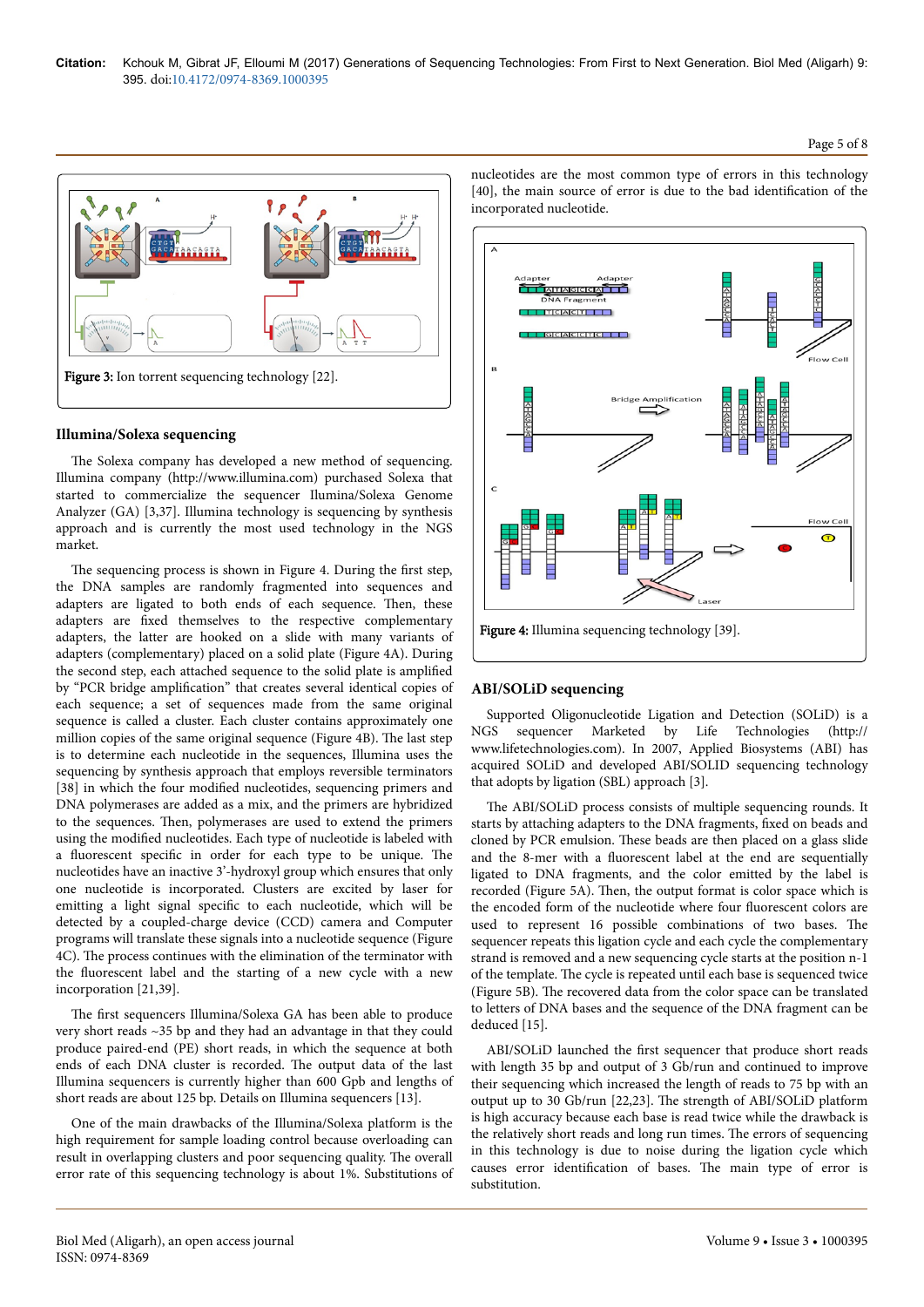

# **The Third Generation of Sequencing**

The second-generation of sequencing technologies previously discussed have revolutionized the analysis of DNA and have been the most widely used compared to the first generation of sequencing technologies. However, the SGS technologies generally require PCR amplification step which is a long procedure in execution time and expansive in sequencing price. Also, it became clear that the genomes are very complex with many repetitive areas that SGS technologies are incapable to solve them and the relatively short reads made genome assembly more difficult. To remedy the problems caused by SGS technologies, scientists have developed a new generation of sequencing called "third generation sequencing". Нese third generations of sequencing have the ability to offer a low sequencing cost and easy sample preparation without the need PCR amplification in an execution time significantly faster than SGS technologies. In addition, TGS are able to produce long reads exceeding several kilobases for the resolution of the assembly problem and repetitive regions of complex genomes.

There are two main approaches that characterize TGS [22]: The single molecule real time sequencing approach (SMRT) [38] that was developed by Quake laboratory [41-43] and the synthetic approach that rely on existing short reads technologies used by Illumina (Moleculo) [43] and 10xGenomics (https://www.10xgenomics.com) to construct long reads. Нe most widely used TGS technology approach is SMRT and the sequencers that have used this approach are Pacific Biosciences and Oxford Nanopore sequencing (specifically the MinION sequencer).

In the following, we present the two most widely used sequencing platforms in TGS to know Pacific Biosciences and the MinION sequencing from Oxford Nanopore technology.

# **3DcLfic biosciences SMRT sequencing**

Pacific Biosciences (http//www.pacificbiosciences.com/) developed the first genomic sequencer using SMRT approach and it's the most widely used third-generation sequencing technology.

Pacific Biosciences uses the same fluorescent labelling as the other technologies, but instead of executing cycles of amplification nucleotide, it detects the signals in real time, as they are emitted when the incorporations occur. It uses a structure composed of many SMRT cells, each cell contains microfabricated nanostructures called zeromode waveguides (ZMWs) which are wells of tens of nanometers in diameter microfabricated in a metal film which is in turn deposited onto a glass substrate [44,45]. Нese ZMWs exploit the properties of light passing through openings with a diameter less than its wavelength, so light cannot be propagated. Due to their small diameter, the light intensity decreases along the wells and the bottom of the wells illuminated (Figure 6A). Each ZMW contains a DNA polymerase attached to their bottom and the target DNA fragment for sequencing. During the sequencing reaction, the DNA fragment is incorporated by the DNA polymerase with fluorescent labeled nucleotides (with different colors). Whenever a nucleotide is incorporated, it releases a luminous signal that is recorded by sensors (Figure 6B). Нe detection of the labeled nucleotides makes it possible to determine the DNA sequence.

Compared to SGS, Pacific Bioscience technology has several advantages. Нe preparation of the sample is very fast, it takes 4 to 6 hours instead of days [16]. In addition, the long-read lengths, currently averaging ~10 kbp [46] but individual very long reads can be as long as 60 kbp, which is longer than that of any SGS technology. Pacific Biosciences sequencing platforms have a high error rate of about 13% [13] dominated by insertions and deletions errors. These errors are randomly distributed along the long read [47].



Figure 6: Pacific biosciences sequencing technology [39].

# **Oxford nanopore sequencing**

The Oxford Nanopore sequencing (ONT) was developed as a technique to determine the order of nucleotides in a DNA sequence. In 2014, Oxford Nanopore Technologies released the MinION [48] device that promises to generate longer reads that will ensure a better resolution structural genomic variants and repeat content [49]. It's a mobile single-molecule Nanopore sequencing measures four inches in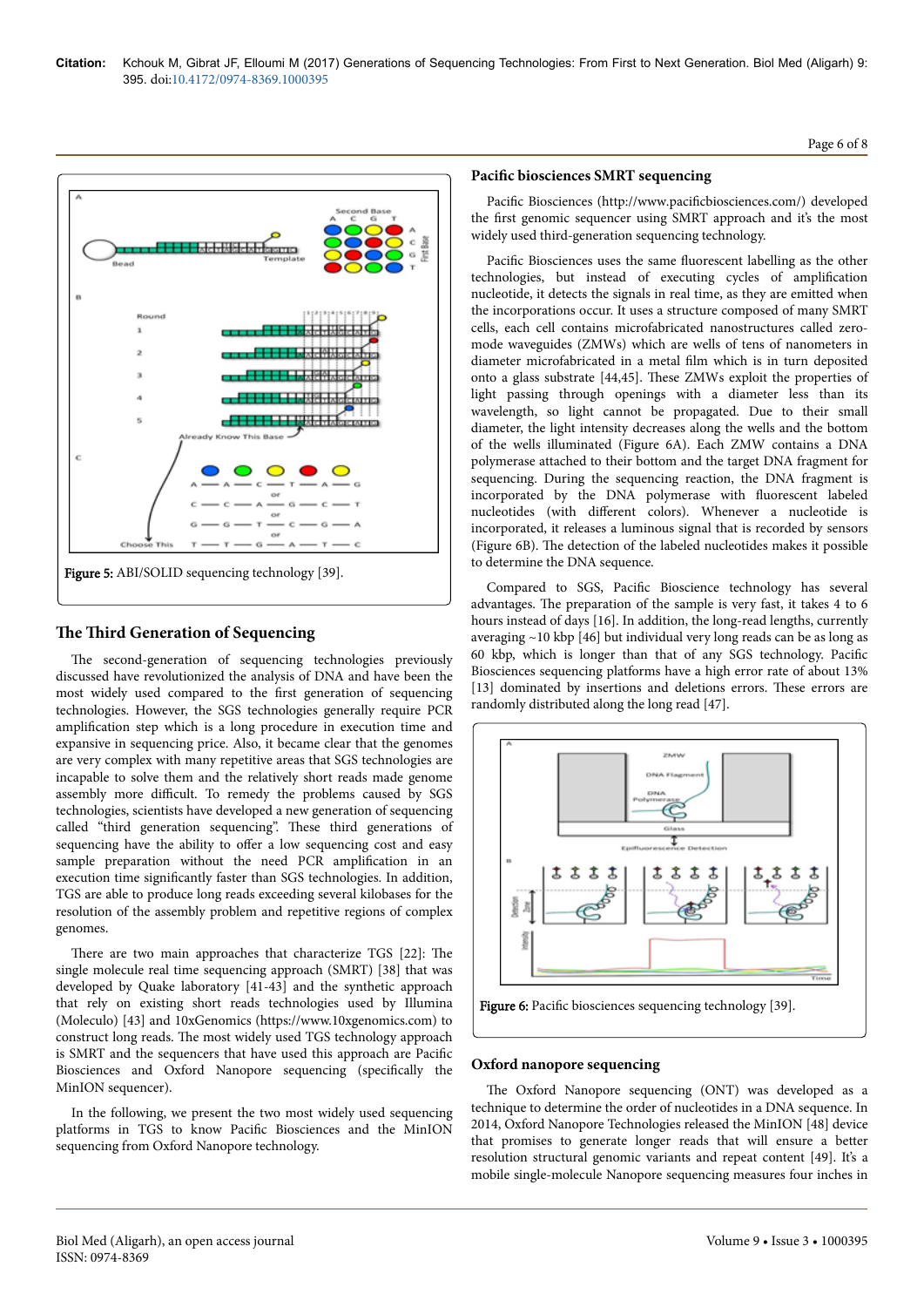length and is connected by a USB 3.0 port of a laptop computer. Нis device has been released for testing by a community of users as part of the MinION Access Program (MAP) to examine the performance of the MinION sequencer [50].

In this sequencing technology, the first strand of a DNA molecule is linked by a hairpin to its complementary strand. Нe DNA fragment is passed through a protein nanopore (a nanopore is a nanoscale hole made of proteins or synthetic materials [39]). When the DNA fragment is translated through the pore by the action of a motor protein attached to the pore, it generates a variation of an ionic current caused by differences in the moving nucleotides occupying the pore (Figure 7A). Нis variation of ionic current is recorded progressively on a graphic model and then interpreted to identify the sequence (Figure 7B). Нe sequencing is made on the direct strand generating the "template read" and then the hairpin structure is read followed by the inverse strand generating the "complement read", these reads is called "1D". If the "temple" and "complement" reads are combined, then we have a resulting consensus sequence called "two direction read" or "2D" [51,52].

Among the advantages offered by this sequencer: first, it's low cost and small size. Нen, the sample is loaded into a port on the device and data is displayed on the screen and generated without having to wait till the run is complete. And, MinION can provide very long reads exceeding 150 kbp which can improve the contiguity of the denovo assembly. However, MinION produces a high error rate of ~12% distributed about ~3% mismatchs, ~4% insertions and ~5% deletions [53].

The ONT technology has continued to evolve. Recently, a new instrument has emerged called "PromethION"[54]; it is the bigger brother of the MinION [55]. It is an autonomous worktable sequencer with 48 individual flow cells each with 3000 pores (equivalent to 48 MinIONs) operating at 500 bp [51] per second which is sufficiently powerful to achieve an ultra-high throughput needed for sequencing large genomes such as the human genome. Although the PromethION is not commercially available, the ONT announces that it is capable of producing ~2 to 4 Tb for a duration of 2 days and a length of reads [22] which can attain 200 Kpb which puts this sequencer in competition with the PacBioRSII sequencer from pacific biosciences in terms of read length and HiSeq sequencer from Illumina in cost.



# **Conclusion**

The first method of sequencing came about half a century ago, and since then, sequencing technologies have continued to evolve especially after the appearance of the first sequencers from NGS technology which appeared in 2005. Нese technologies are characterized by their high throughput which gives the opportunity to produce millions of reads with inexpensive sequencing. NGS technologies are now the starting point for several areas of research based on the study and analysis of biological sequences.

In this review, we presented a concise overview of the generations of sequencing technologies by beginning with the first-generation sequencing history followed by the main commonly used NGS platforms. Nevertheless, there are significant challenges in NGS technologies, including the difficulty of storing and analyzing the data generated by these technologies. Нis is mainly due to the production of a high number of reads. In the coming years, new sequencing platforms will appear producing a larger amount of data (in Terabyte) which requires the development of new approaches and applications capable of analyzing this large amount of data.

# **Conflict of Interest**

The authors declare that there is no conflict of interest regarding the publication of this paper.

## **References**

- 1. Watson JD, Crick FH (1953) Molecular structure of nucleic acids: A structure for deoxyribose nucleic acid. Nature 171: 737-738.
- 2. [Le Tourneau, Christophe, Kamal, Maud \(2015\) Pan-cancer integrative](https://dx.doi.org/10.1007/978-3-319-22189-2_5) [molecular portrait towards a new paradigm in precision medicine.](https://dx.doi.org/10.1007/978-3-319-22189-2_5) [Springer.](https://dx.doi.org/10.1007/978-3-319-22189-2_5)
- 3. [Shendure J, Ji H \(2008\) Next-generation DNA sequencing. Nature](https://dx.doi.org/10.1038/nbt1486) [Biotechnology 26: 135–1145.](https://dx.doi.org/10.1038/nbt1486)
- 4. [Sanger F, Nicklen S, Coulson AR \(1977\) DNA sequencing with chain](https://dx.doi.org/10.1073/pnas.74.12.5463)[terminating inhibitors. Proc Natl Acad Sci 74: 5463–5467.](https://dx.doi.org/10.1073/pnas.74.12.5463)
- 5. [Maxam AM, Gilbert WA \(1977\) A new method for sequencing DNA.](https://dx.doi.org/10.1073/pnas.74.2.560) [Proc Natl Acad Sci 74: 560-564.](https://dx.doi.org/10.1073/pnas.74.2.560)
- 6. [Pareek CS, Smoczynski R, Tretyn A \(2011\) Sequencing technologies and](https://dx.doi.org/10.1007/s13353-011-0057-x) [genome sequencing. J Appl Genet 52: 413–35.](https://dx.doi.org/10.1007/s13353-011-0057-x)
- 7. [Qiang-long Z, Shi L, Peng G, Fei-shi L \(2014\) High-throughput](https://dx.doi.org/10.1016/S1006-8104(14)60073-8) [sequencing technology and its application. Journal of Northeast](https://dx.doi.org/10.1016/S1006-8104(14)60073-8) [Agricultural University 21: 84-96.](https://dx.doi.org/10.1016/S1006-8104(14)60073-8)
- 8. [Mardis ER \(2011\) A decade's perspective on DNA sequencing technology.](https://dx.doi.org/10.1038/nature09796) [Nature 470: 198-203](https://dx.doi.org/10.1038/nature09796).
- 9. [Wheeler DA, Srinivasan M, Egholm M, Shen Y, Chen L, et al. \(2008\)](https://dx.doi.org/10.1038/%20nature06884) Нe [complete genome of an individual by massively parallel DNA sequencing.](https://dx.doi.org/10.1038/%20nature06884) [Nature 452: 872-876.](https://dx.doi.org/10.1038/%20nature06884)
- 10. Нudi [M, Li Y, Jackson SA, May GD, Varshney RK \(2012\) Current state](https://dx.doi.org/10.1093/bfgp/elr045.)[of-art of sequencing technologies for plant genomics research. Brief Funct](https://dx.doi.org/10.1093/bfgp/elr045.) [Genomics 11: 3-11.](https://dx.doi.org/10.1093/bfgp/elr045.)
- 11. [Michael LM \(2010\) Sequencing technologies the next generation.](https://dx.doi.org/10.1038/nrg2626) [Nature Reviews Genetics 11: 31-46.](https://dx.doi.org/10.1038/nrg2626)
- 12. [Schatz MC, Delcher AL, Salzberg SL \(2010\) Assembly of large genomes](https://dx.doi.org/10.1101/gr.101360.109.) [using second generation sequencing. Genome Research 20: 1165- 1173](https://dx.doi.org/10.1101/gr.101360.109.).
- 13. [Kulski JK \(2016\) Next-generation sequencing-An overview of the history,](https://dx.doi.org/10.5772/61964) [tools, and "Omic" applications, next generation sequencing-advances,](https://dx.doi.org/10.5772/61964) [applications and challenges. InTech.](https://dx.doi.org/10.5772/61964)
- 14. Vezzi F (2012) Next generation sequencing revolution challenges: Search, assemble, and validate genomes. Ph.D, Universita degli Studi di Udine, Italy.